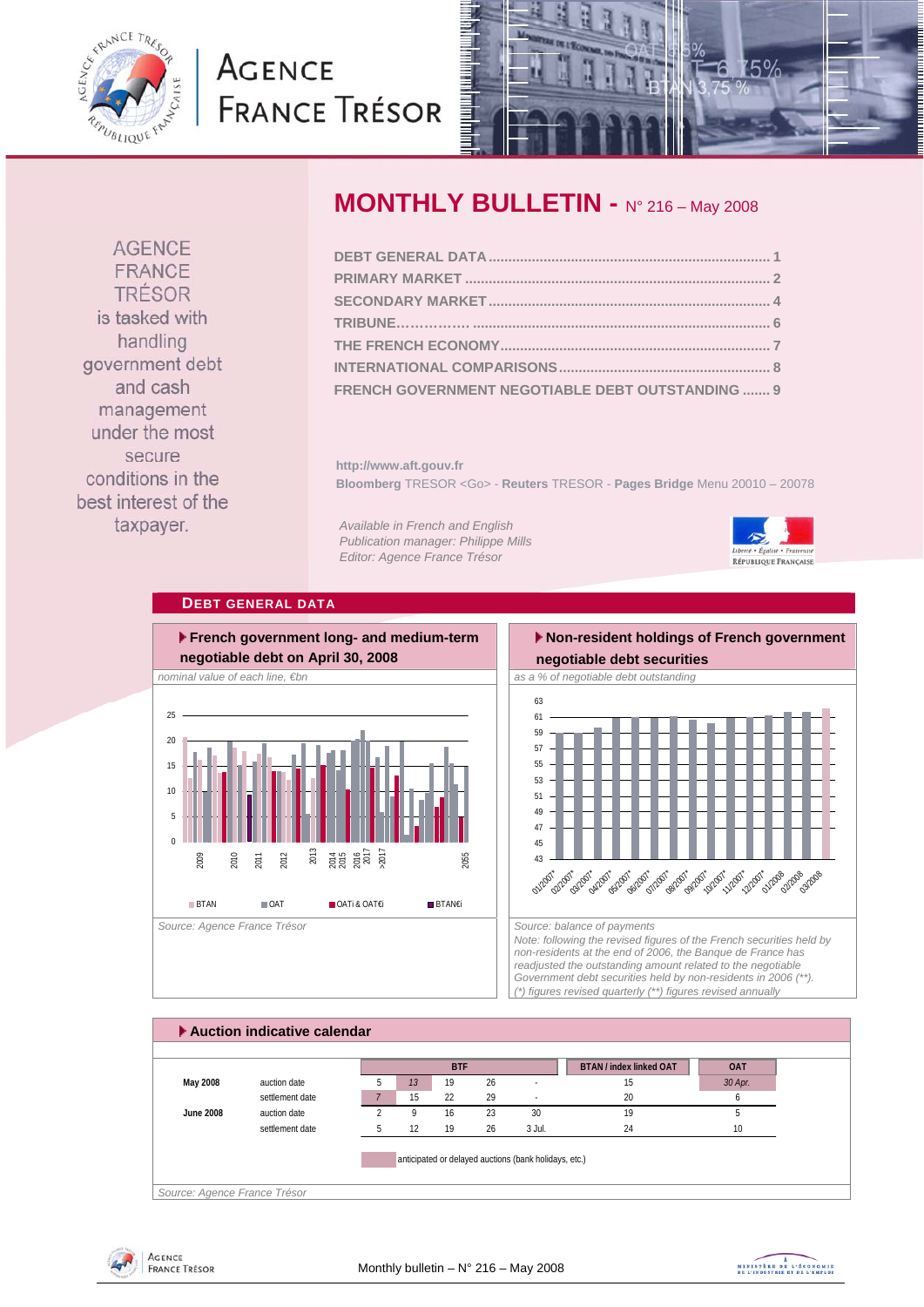#### <span id="page-1-0"></span>**NEWS**

### **Signature of a cooperation agreement between AFT and the Moroccan Treasury**

The *Direction du Trésor et des finances extérieures du Ministère de l'économie et des finances du Royaume du Maroc* (DTFE— Directorate of the Treasury and External Finances of the Ministry of the Economy and Finance of the Kingdom of Morocco) and Agence France Tréso r (AFT) signed a wide-ranging cooperation project in Rabat on 18 April 2008. This agreement was signed by the Director of the Moroccan Treasury and the Chief Executive of AFT, in the presence of the Moroccan Minister of the Economy and Finance and his French counterpart.

The Moroccan Treasury has embarked on a new round of reforms aimed at invigorating the primary and secondary markets for its domestic debt, in order to adapt to a profoundly transformed environment. Among these changes have been the independence of its central bank, the obligation on the State to maintain a daily credit balance, and the introduction of a new constitutional by-law on budget acts. It has consequently sought the assistance of Agence France Trésor in setting up a trading room to actively manage its debt and treasury.

Over the course of the coming 24 months. AFT can make its experience available in setting up a trading room, in the choice of an appropriate information system, and on any necessary changes in the regulatory, logistics and organisational frameworks, these being strategic issues for the DTFE. This could take the form of regular contacts, seminars, support missions, and hosting management personnel from the DFTE on an ad hoc basis.

This major cooperation project testifies to the commitment of the French government and Agence France Trésor to sharing expertise and experience with foreign counterparts.

#### **PRIMARY MARKET**









*Source : Agence France Trésor* 

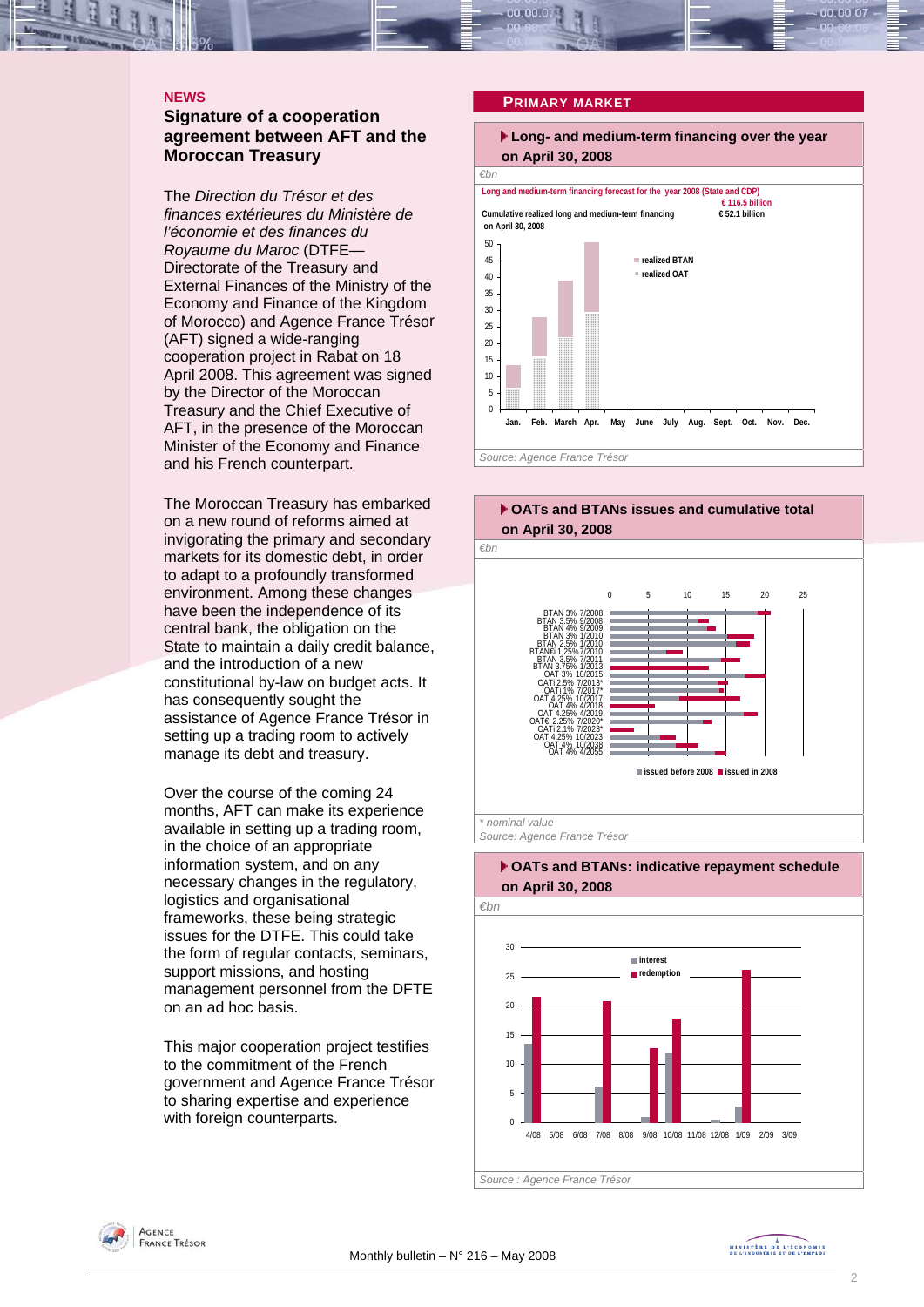### **OAT and BTAN auctions – April 2008**

|                               | OAT 10 years          | <b>BTAN 2 years</b>  | <b>BTAN 3 years</b> | <b>BTAN 5 years</b> | OATi 5 years          | OAT€i 10 years |  |
|-------------------------------|-----------------------|----------------------|---------------------|---------------------|-----------------------|----------------|--|
|                               | 4/25/2018             | 9/12/2009            | 7/12/2010           | 1/12/2013           | 7/25/2013             | 7/25/2020      |  |
|                               | 4.00%                 | 4.00%                | 2.50%               | 3.75%               | 2.50%                 | 2.25%          |  |
| <b>Auction date</b>           | 4/3/2008              | 17/4/2008            | 17/4/2008           | 17/4/2008           | 17/4/2008             | 17/4/2008      |  |
| Settlement date               | 4/8/2008              | 4/22/2008            | 4/22/2008           | 4/22/2008           | 4/22/2008             | 4/22/2008      |  |
| Amount announced              | $<$ 4,500 --- 5,500 > | $< 5,000 -- 5,500 >$ |                     |                     | $<$ 1,000 --- 1,500 > |                |  |
| Bid amount                    | 10,085                | 5,660                | 5,080               | 6,715               | 3,383                 | 1,227          |  |
| Amount served                 | 5,145                 | 1,095                | 1,560               | 2,705               | 1,100                 | 0,372          |  |
| of which: NCTs before auction | 0                     | 0                    | 0                   | 0                   | 0                     | 0              |  |
| NCTs after auction            | 0,620                 | $\Omega$             | 0                   | $\Omega$            | 0,104                 | 0,061          |  |
| <b>Total issued amount</b>    | 5,765                 | 1,095                | 1,560               | 2,705               | 1,204                 | 0,433          |  |
| Bid-to-cover ratio            | 1,96                  | 5,17                 | 3,26                | 2,48                | 3,08                  | 3,30           |  |
| Weighted average price        | 98,10%                | 100,06%              | 97,31%              | 99,04%              | 103,86%               | 102,10%        |  |
| Yield to maturity             | 4,24%                 | 3,94%                | 3,78%               | 3,97%               | 1,73%                 | 2,05%          |  |
| Indexation coefficient*       | ٠                     | ٠                    | ٠                   | ٠                   | 1,10364               | 1,10244        |  |

00.00.0

 *Source: Agence France Trésor* 

*€m* 

녧 E

| BTF auctions - April 2008<br>$\epsilon$ m<br><b>BTF</b><br><b>BTF</b><br><b>BTF</b><br><b>BTF</b><br><b>BTF</b><br><b>BTAN</b><br>short term<br>2 month<br>1 month<br>3 month<br>6 month<br>6 month<br><b>Auction date</b><br>4/7/2008<br>4/7/2008<br>4/7/2008<br>Settlement date<br>4/10/2008<br>4/10/2008<br>4/10/2008<br>Maturity<br>7/10/2008<br>9/11/2008<br>9/12/2008<br><b>Total issued amount</b><br>2,957<br>1,202<br>1,201<br>3.910%<br>3.887%<br>99.799%<br>Weighted average rate<br>4/14/2008<br>4/14/2008<br><b>Auction date</b><br>Settlement date<br>4/17/2008<br>4/17/2008<br>Maturity<br>6/19/2008<br>7/10/2008<br><b>Total issued amount</b><br>2,107<br>2,949<br>3.890%<br>3.895%<br>Weighted average rate<br>4/21/2008<br>4/21/2008<br>4/21/2008<br><b>Auction date</b><br>Settlement date<br>4/24/2008<br>4/24/2008<br>4/24/2008<br>7/24/2008<br>Maturity<br>5/22/2008<br>10/9/2008<br><b>Total issued amount</b><br>1,811<br>2,803<br>2,002<br>3.913%<br>3.922%<br>3.966%<br>Weighted average rate<br><b>Auction date</b><br>4/28/2008<br>4/28/2008<br>4/28/2008<br>Settlement date<br>4/30/2008<br>4/30/2008<br>4/30/2008<br>7/24/2008<br>4/9/2009<br>Maturity<br>5/22/2008 |  |  |  |            |
|----------------------------------------------------------------------------------------------------------------------------------------------------------------------------------------------------------------------------------------------------------------------------------------------------------------------------------------------------------------------------------------------------------------------------------------------------------------------------------------------------------------------------------------------------------------------------------------------------------------------------------------------------------------------------------------------------------------------------------------------------------------------------------------------------------------------------------------------------------------------------------------------------------------------------------------------------------------------------------------------------------------------------------------------------------------------------------------------------------------------------------------------------------------------------------------------------|--|--|--|------------|
|                                                                                                                                                                                                                                                                                                                                                                                                                                                                                                                                                                                                                                                                                                                                                                                                                                                                                                                                                                                                                                                                                                                                                                                                    |  |  |  |            |
|                                                                                                                                                                                                                                                                                                                                                                                                                                                                                                                                                                                                                                                                                                                                                                                                                                                                                                                                                                                                                                                                                                                                                                                                    |  |  |  |            |
|                                                                                                                                                                                                                                                                                                                                                                                                                                                                                                                                                                                                                                                                                                                                                                                                                                                                                                                                                                                                                                                                                                                                                                                                    |  |  |  |            |
|                                                                                                                                                                                                                                                                                                                                                                                                                                                                                                                                                                                                                                                                                                                                                                                                                                                                                                                                                                                                                                                                                                                                                                                                    |  |  |  |            |
|                                                                                                                                                                                                                                                                                                                                                                                                                                                                                                                                                                                                                                                                                                                                                                                                                                                                                                                                                                                                                                                                                                                                                                                                    |  |  |  |            |
|                                                                                                                                                                                                                                                                                                                                                                                                                                                                                                                                                                                                                                                                                                                                                                                                                                                                                                                                                                                                                                                                                                                                                                                                    |  |  |  | <b>BTF</b> |
|                                                                                                                                                                                                                                                                                                                                                                                                                                                                                                                                                                                                                                                                                                                                                                                                                                                                                                                                                                                                                                                                                                                                                                                                    |  |  |  | 1 year     |
|                                                                                                                                                                                                                                                                                                                                                                                                                                                                                                                                                                                                                                                                                                                                                                                                                                                                                                                                                                                                                                                                                                                                                                                                    |  |  |  |            |
|                                                                                                                                                                                                                                                                                                                                                                                                                                                                                                                                                                                                                                                                                                                                                                                                                                                                                                                                                                                                                                                                                                                                                                                                    |  |  |  |            |
|                                                                                                                                                                                                                                                                                                                                                                                                                                                                                                                                                                                                                                                                                                                                                                                                                                                                                                                                                                                                                                                                                                                                                                                                    |  |  |  |            |
|                                                                                                                                                                                                                                                                                                                                                                                                                                                                                                                                                                                                                                                                                                                                                                                                                                                                                                                                                                                                                                                                                                                                                                                                    |  |  |  |            |
|                                                                                                                                                                                                                                                                                                                                                                                                                                                                                                                                                                                                                                                                                                                                                                                                                                                                                                                                                                                                                                                                                                                                                                                                    |  |  |  |            |
|                                                                                                                                                                                                                                                                                                                                                                                                                                                                                                                                                                                                                                                                                                                                                                                                                                                                                                                                                                                                                                                                                                                                                                                                    |  |  |  | 4/14/2008  |
|                                                                                                                                                                                                                                                                                                                                                                                                                                                                                                                                                                                                                                                                                                                                                                                                                                                                                                                                                                                                                                                                                                                                                                                                    |  |  |  | 4/17/2008  |
|                                                                                                                                                                                                                                                                                                                                                                                                                                                                                                                                                                                                                                                                                                                                                                                                                                                                                                                                                                                                                                                                                                                                                                                                    |  |  |  | 3/12/2009  |
|                                                                                                                                                                                                                                                                                                                                                                                                                                                                                                                                                                                                                                                                                                                                                                                                                                                                                                                                                                                                                                                                                                                                                                                                    |  |  |  | 1,200      |
|                                                                                                                                                                                                                                                                                                                                                                                                                                                                                                                                                                                                                                                                                                                                                                                                                                                                                                                                                                                                                                                                                                                                                                                                    |  |  |  | 3.844%     |
|                                                                                                                                                                                                                                                                                                                                                                                                                                                                                                                                                                                                                                                                                                                                                                                                                                                                                                                                                                                                                                                                                                                                                                                                    |  |  |  |            |
|                                                                                                                                                                                                                                                                                                                                                                                                                                                                                                                                                                                                                                                                                                                                                                                                                                                                                                                                                                                                                                                                                                                                                                                                    |  |  |  |            |
|                                                                                                                                                                                                                                                                                                                                                                                                                                                                                                                                                                                                                                                                                                                                                                                                                                                                                                                                                                                                                                                                                                                                                                                                    |  |  |  |            |
|                                                                                                                                                                                                                                                                                                                                                                                                                                                                                                                                                                                                                                                                                                                                                                                                                                                                                                                                                                                                                                                                                                                                                                                                    |  |  |  |            |
|                                                                                                                                                                                                                                                                                                                                                                                                                                                                                                                                                                                                                                                                                                                                                                                                                                                                                                                                                                                                                                                                                                                                                                                                    |  |  |  |            |
|                                                                                                                                                                                                                                                                                                                                                                                                                                                                                                                                                                                                                                                                                                                                                                                                                                                                                                                                                                                                                                                                                                                                                                                                    |  |  |  |            |
|                                                                                                                                                                                                                                                                                                                                                                                                                                                                                                                                                                                                                                                                                                                                                                                                                                                                                                                                                                                                                                                                                                                                                                                                    |  |  |  |            |
|                                                                                                                                                                                                                                                                                                                                                                                                                                                                                                                                                                                                                                                                                                                                                                                                                                                                                                                                                                                                                                                                                                                                                                                                    |  |  |  |            |
| <b>Total issued amount</b><br>1,316<br>2,931<br>2,131                                                                                                                                                                                                                                                                                                                                                                                                                                                                                                                                                                                                                                                                                                                                                                                                                                                                                                                                                                                                                                                                                                                                              |  |  |  |            |
| 4.005%<br>3.948%<br>4.039%<br>Weighted average rate                                                                                                                                                                                                                                                                                                                                                                                                                                                                                                                                                                                                                                                                                                                                                                                                                                                                                                                                                                                                                                                                                                                                                |  |  |  |            |



 $-00.00.07$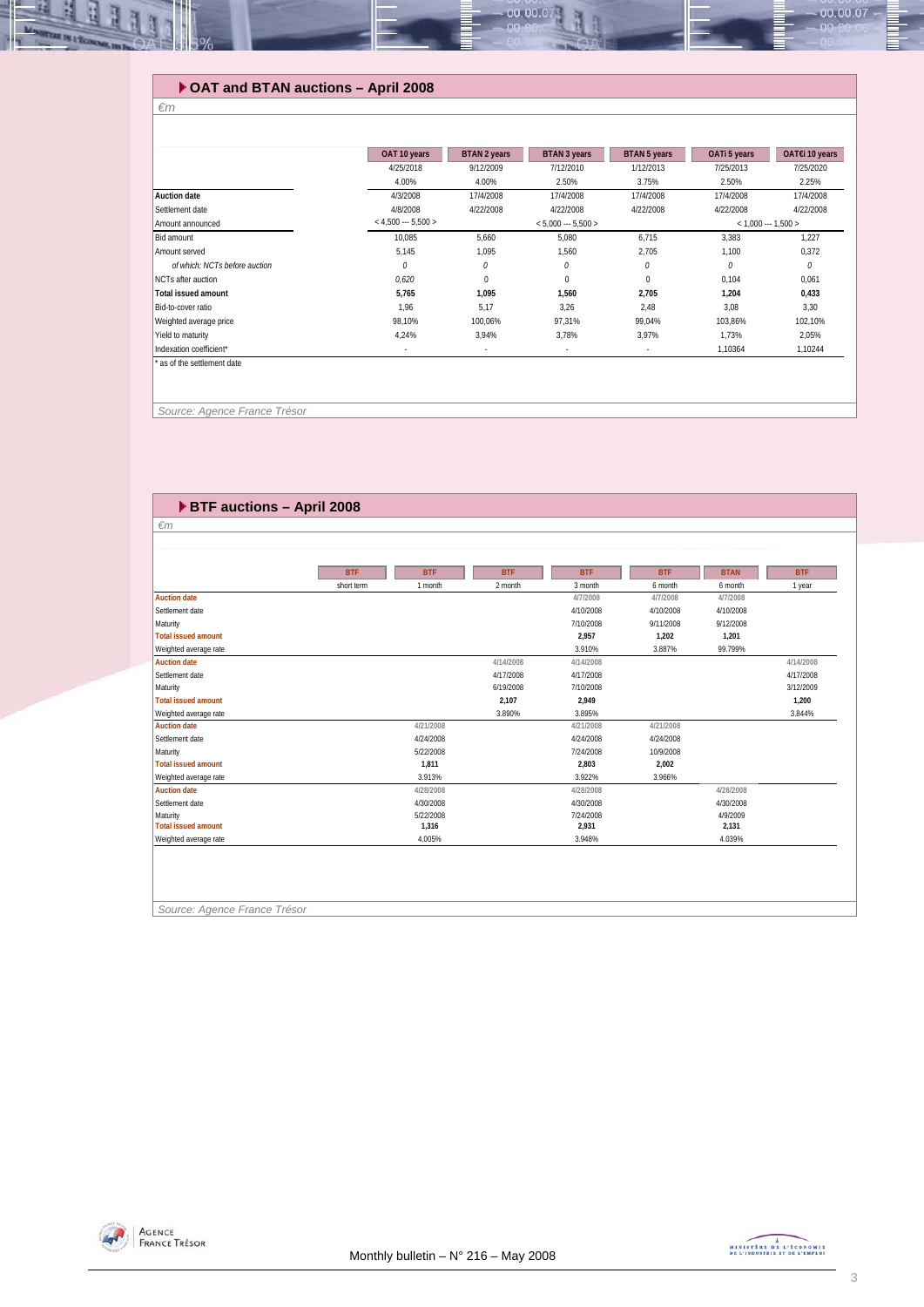<span id="page-3-0"></span>







*(1) difference between the yield of the OAT 4% April 2013 and the yield of the OATi 2.5% July 2013 (2) difference between the yield of the OAT 5% April 2012 and the yield of the OAT€i 3% July 2012 (3) difference between the yield of the OAT 5.5% April 2029 and the yield of the OATi 3.4% July 2029 (4) difference between the yield of the OAT 5.75% October 2032 and the yield of the OAT€i 3.15% July 2032* 

| $\blacktriangleright$ Negotiable government debt and swaps |          |          |          |         |          |         |         |              |              |  |  |
|------------------------------------------------------------|----------|----------|----------|---------|----------|---------|---------|--------------|--------------|--|--|
| $\varepsilon$ bn                                           |          |          |          |         |          |         |         |              |              |  |  |
|                                                            | end      | end      | end      | end     | end      | end     | end     | end of March | end of April |  |  |
|                                                            | 2001     | 2002     | 2003     | 2004    | 2005     | 2006    | 2007    | 2008         | 2008         |  |  |
| Negotiable government debt                                 |          |          |          |         |          |         |         |              |              |  |  |
| outstanding                                                | 653      | 717      | 788      | 833     | 877      | 877     | 921     | 956          | 954          |  |  |
| OAT                                                        | 443      | 478      | 512      | 552     | 593      | 610     | 641     | 664          | 650          |  |  |
| <b>BTAN</b>                                                | 158      | 151      | 167      | 184     | 189      | 200     | 202     | 193          | 200          |  |  |
| <b>BTF</b>                                                 | 52       | 88       | 109      | 97      | 95       | 66      | 78      | 99           | 105          |  |  |
| Swaps outstanding                                          | 37       | 61       | 61       | 61      | 52       | 44      | 42      | 37           | 36           |  |  |
| Average maturity of the negotiable debt                    |          |          |          |         |          |         |         |              |              |  |  |
| before swaps                                               | 6 years  | 5 years  | 5 years  | 6 years | 6 years  | 7 years | 7 years | 7 years      | 7 years      |  |  |
|                                                            | 47 days  | 343 days | 297 days | 79 days | 267 days | 45 days | 51 days | 42 days      | 55 days      |  |  |
| after swaps                                                | 5 years  | 5 years  | 5 years  | 6 years | 6 years  | 7 years | 7 years | 7 years      | 7 years      |  |  |
|                                                            | 358 days | 266 days | 235 days | 33 days | 228 days | 16 days | 29 days | 23 days      | 36 days      |  |  |
|                                                            |          |          |          |         |          |         |         |              |              |  |  |
|                                                            |          |          |          |         |          |         |         |              |              |  |  |
| Source: Agence France Trésor                               |          |          |          |         |          |         |         |              |              |  |  |

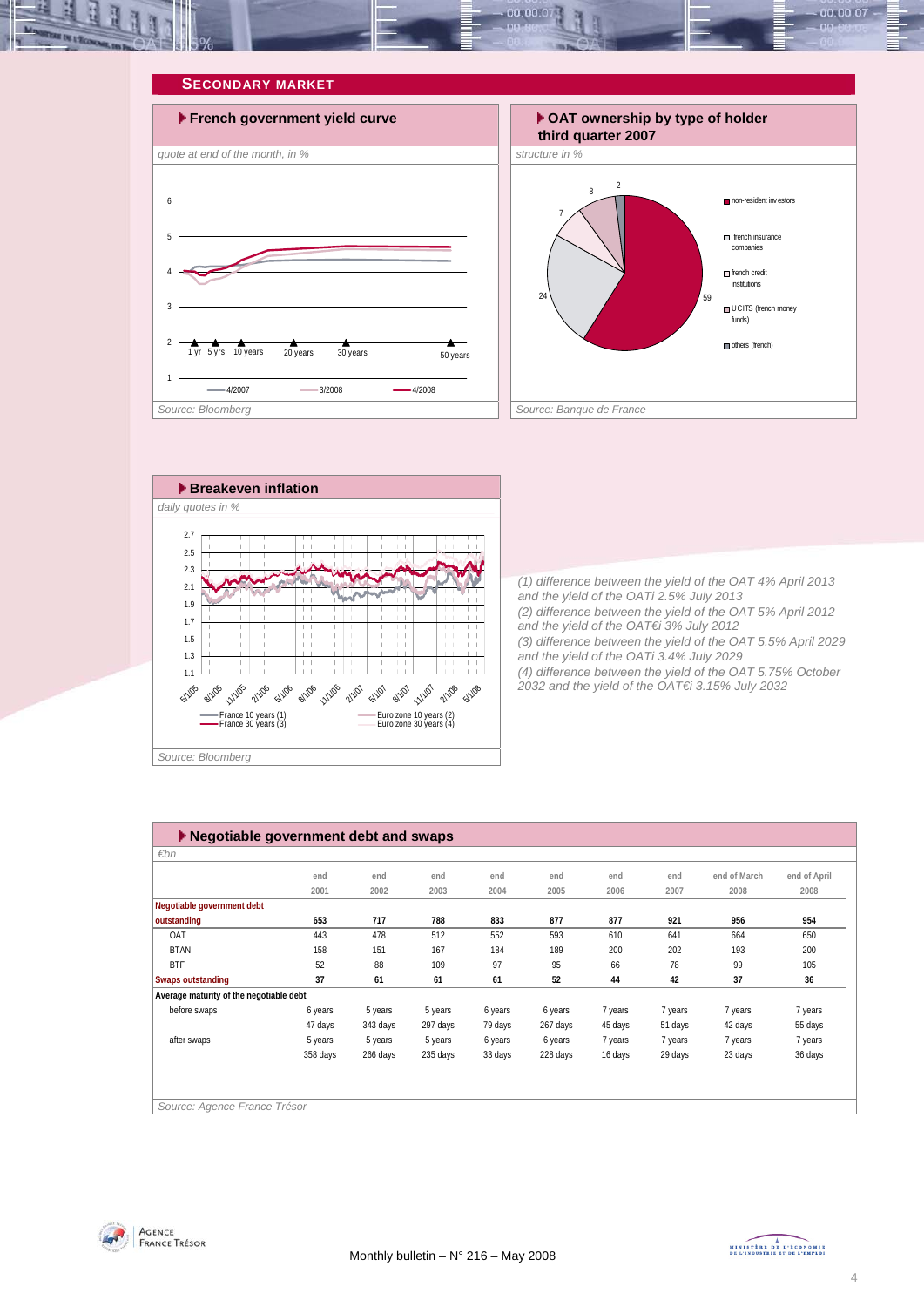

00.001







MINISTRE DE L'ÉCONOMIE

00.00.07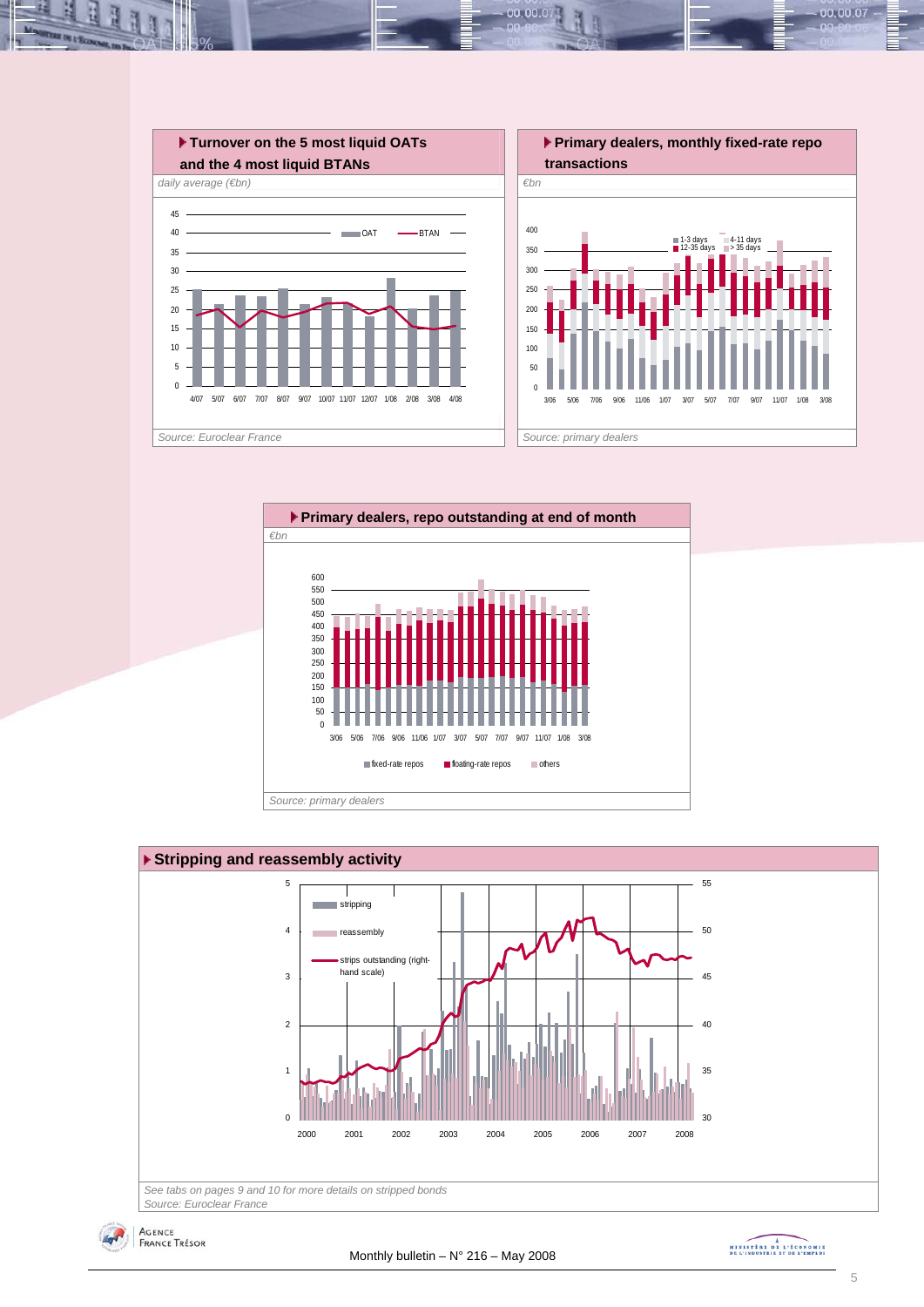<span id="page-5-0"></span>

# **The economy, credit and liquidity: inconsistent messages**

**By Hervé Goulletquer, Head of Fixed Income Markets Research, Calyon** 

Capital markets have perked up since mid-March and the rescue of the US bank Bear Stearns. The S&P 500 has gained more than 10% and the ITRAXX (made up of the 125 most liquid CDS on European Investment grade companies) has dropped from 160 to under 70 basis points. More recently, based on better than expected US economic data (although they paint a very bleak picture of the economy with growth flat at best), the dollar strengthened against the euro and the yen. So it appears clear that the worst of the US subprime and structured credit crisis is now behind us. Perhaps, but then what is to be made of the discordant message sent out by the interbank market on both sides of the Atlantic? Indeed, there still appears to be ongoing pressure on spreads between the interbank rates and 3-month swaps,



(around 80 basis points at present and still more if we give credit to the recent controversy over the truthfulness of information transferred by the banks involved with the *British Bankers' Association* which calculates the LIBOR rate). Yet, central banks are stepping up initiatives to grant commercial banks greater access to liquidity.

Maybe we should not look for coherence between different types of message. Even if they do influence each other.

The first message comes from the economic environment. Indeed, the property and financial industries are experiencing a crisis, but corporates seem to be doing rather well, keeping the employment market and household income from stumbling too much. In addition, exports remain upbeat and no strong adjustment of inventories is forecast. Overall, the US economy is faltering, but not collapsing.

Then there is the message from CDS. Clearly, the rescue of Bear Stearns has confirmed the view that the systemic risk triggered by the bankruptcy of a large bank was unlikely to spiral out of control. This is the reason behind the downturn in the CDX and ITRAXX indices and also of the banking sub-index. However, more recently, risk aversion has been lower, which has also been a strong factor behind the indices falling. So indices are reacting to fairly "macro" events, be it a sharp drop in systemic risk or market perception that trends in the general environment allow for greater risk taking.

Finally, there is the fact that market liquidity, *i.e.* the ability to sell financial assets without the price being significantly affected, is still fairly thin on the ground (see graph). This is illustrated by high spreads between interbank rates and 3 month swaps. This probably reflects uncertainties over the financial health and the business model of investment banks.

If the economic environment and risk aversion explain CDS easing, uncertainties over financial health lead us to believe that the drop in CDS prices has been too sharp.

*NB: this Agence France Trésor forum offers economists an opportunity to express their personal opinion. Thus, the above article strictly reflects the author's view, and should not be construed as expressing the viewpoints of Agence France Trésor or the Ministry of the Economy, Industry and Employment.* 

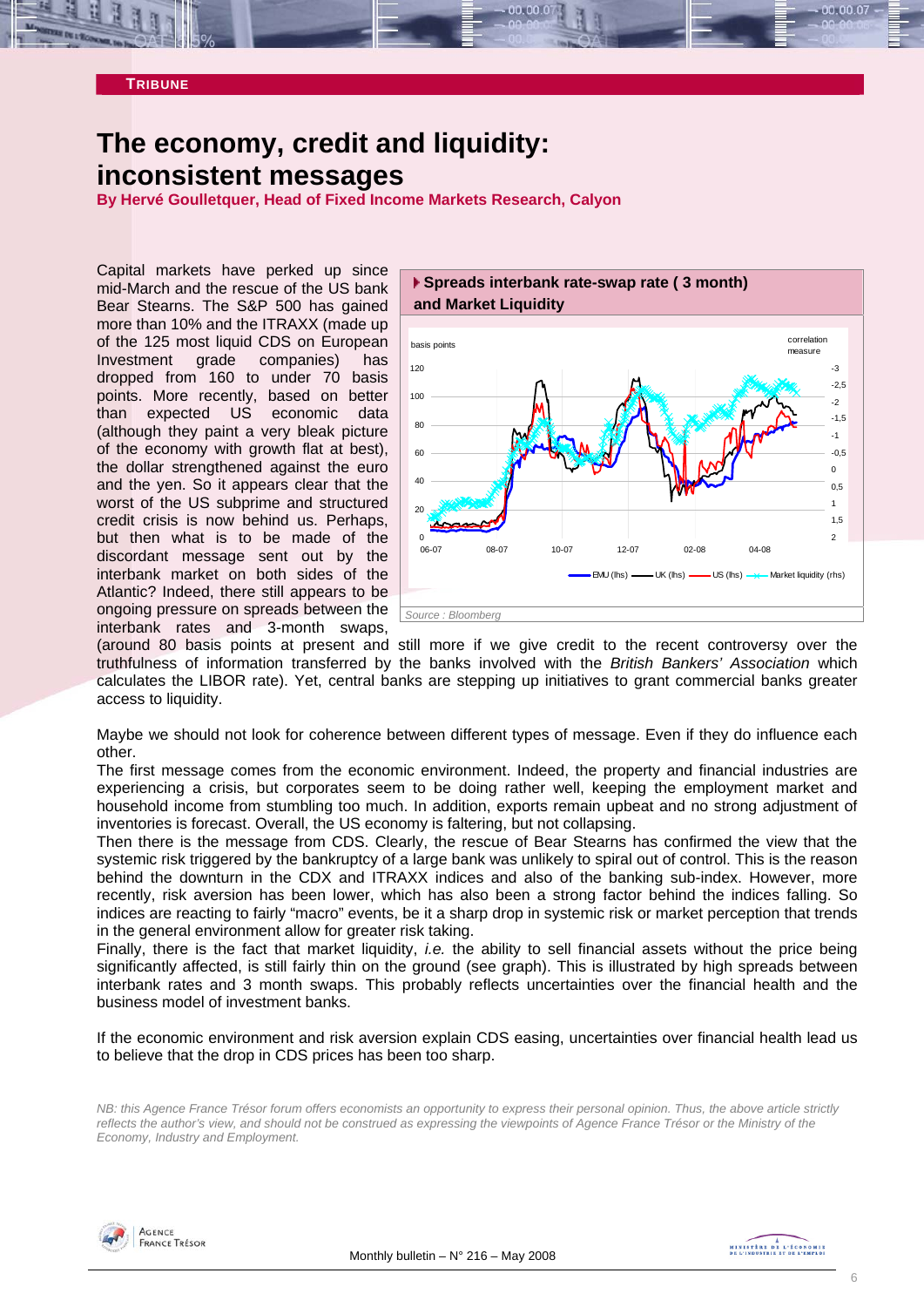<span id="page-6-0"></span>

### **THE FRENCH ECONOMY**

| $\blacktriangleright$ Macro-economic forecast |      |               |                  |  |  |  |  |  |
|-----------------------------------------------|------|---------------|------------------|--|--|--|--|--|
| Real growth rate as a %                       |      |               |                  |  |  |  |  |  |
|                                               |      |               |                  |  |  |  |  |  |
|                                               | 2007 | 2008          | 2009             |  |  |  |  |  |
| French GDP                                    | 1.9  | $< 1.7 - 2.0$ | $<13/4 - 21/4 >$ |  |  |  |  |  |
| Furo zone GDP                                 | 2.6  | 1.8           | 1.9              |  |  |  |  |  |
| Household consumption                         | 2.0  | 2.1           | 2.4              |  |  |  |  |  |
| <b>Business investment</b>                    | 4.5  | 3.8           | 3.6              |  |  |  |  |  |
| <b>Exports</b>                                | 2.7  | 2.5           | 4.3              |  |  |  |  |  |
| Imports                                       | 4.1  | 2.7           | 4.1              |  |  |  |  |  |
| Consumer prices                               | 1.5  | 2.2           | 1.6              |  |  |  |  |  |
| (year-on-year)                                |      |               |                  |  |  |  |  |  |
|                                               |      |               |                  |  |  |  |  |  |
|                                               |      |               |                  |  |  |  |  |  |
|                                               |      |               |                  |  |  |  |  |  |

**Source: Ministry of the Economy, Industry and Employment** 

#### **Execent economic indicators**

| Industrial output*, year-on-year       | 2.3%           | 2/2008     |
|----------------------------------------|----------------|------------|
| Household consumption*, year-on-year   | 1.2%           | 3/2008     |
| Unemployment rate (ILO)                | 7.5%           | 12/2007    |
| Consumer prices, year-on-year          |                |            |
| all items                              | 3.2%           | 3/2008     |
| all items excluding tobacco            | 3.1%           | 3/2008     |
| Trade balance, fob-fob, sa             | $-11.0$ FUR bn | 3/2008     |
| $\mathbf{u}$                           | $-6.3$ FUR bn  | 2/2008     |
| Current account balance, sa            | $-2.5$ FUR bn  | 3/2008     |
| $\blacksquare$<br>$\mathbf{u}$         | $-1.0$ FUR bn  | 2/2008     |
| 10-year constant maturity rate (TEC10) | 4.33%          | 04/30/2008 |
| 3-month interest rate (Euribor)        | 4.857%         | 04/30/2008 |
| FUR/USD                                | 1.5540         | 04/30/2008 |
| FUR / JPY                              | 162.62         | 04/30/2008 |
| *manufactured goods -                  |                |            |

*Source: Insee; Ministry of the Economy, Industry and Employment; Banque de France* 





|                    |        |          |          | end of March level |          |
|--------------------|--------|----------|----------|--------------------|----------|
|                    | 2005   | 2006     | 2006     | 2007               | 2008     |
| General budget     |        |          |          |                    |          |
| balance            | -42.48 | $-38.19$ | $-425$   | $-1294$            | $-13.03$ |
| revenue            | 230.40 | 232.44   | 5244     | 48.84              | 63.35    |
| expenditure        | 272.88 | 270.63   | 56.69    | 61.78              | 50.32    |
| Balance of special |        |          |          |                    |          |
| Treasury accounts  | 348    | $-0.21$  | $-11.12$ | $-1200$            | $-9.47$  |
| General budget     |        |          |          |                    |          |
| outturn            | -39.00 | -38.40   | $-15.37$ | $-2493$            | $-22.50$ |
|                    |        |          |          |                    |          |
|                    |        |          |          |                    |          |

#### **Public finance: general government deficit and debt**  *€bn As a % of GDP*



*Economy, Industry and Employment* 

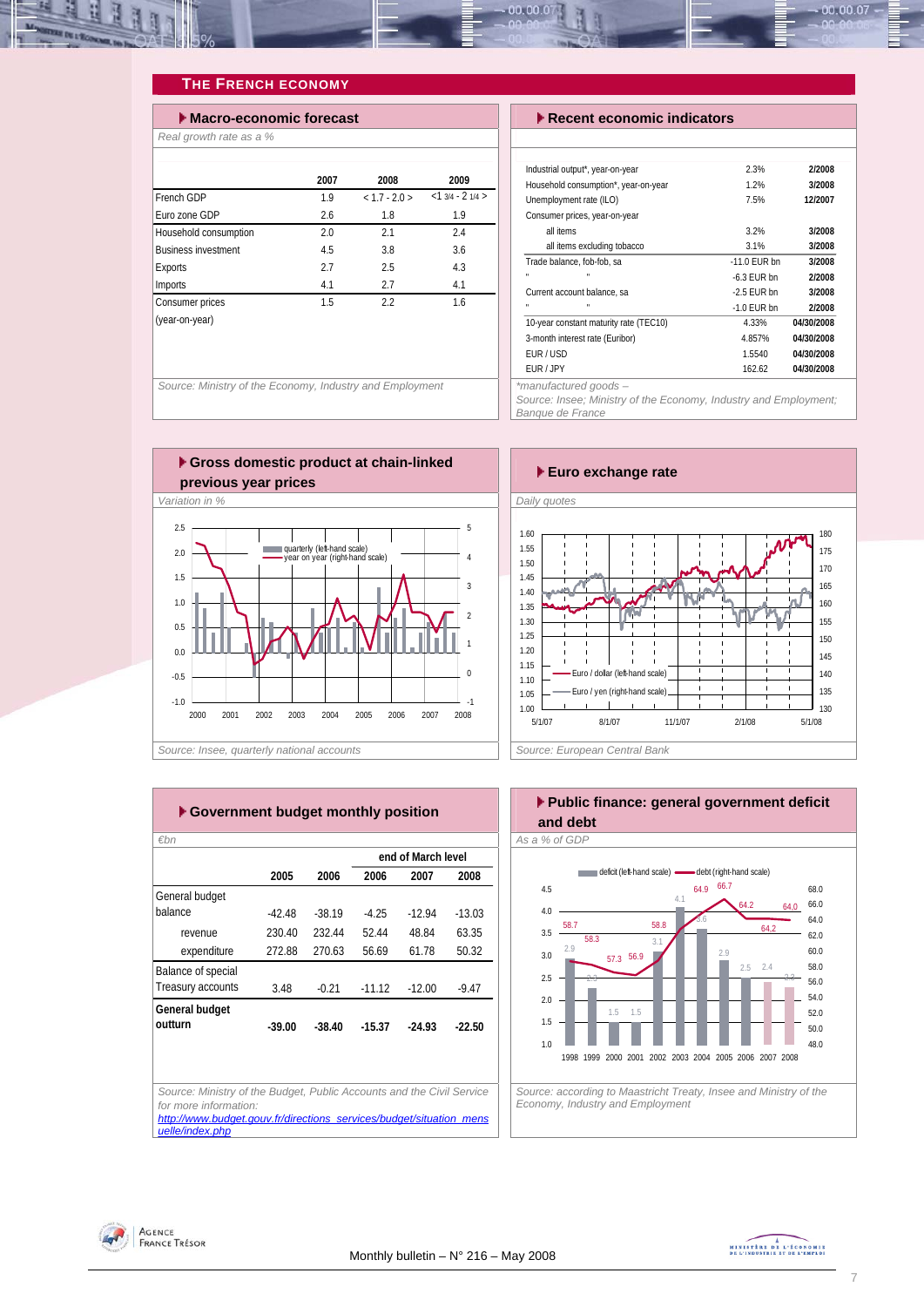<span id="page-7-0"></span>

| Timetable for the release of French economic indicators |                                                           |    |                                                      |  |  |  |  |  |
|---------------------------------------------------------|-----------------------------------------------------------|----|------------------------------------------------------|--|--|--|--|--|
|                                                         | <b>May 2008</b>                                           |    | <b>June 2008</b>                                     |  |  |  |  |  |
|                                                         |                                                           | 6  | Gross foreign exchange reserves in May               |  |  |  |  |  |
| 7                                                       | Central government budget: statement at end of March      | 6  | Central government budget: statement at end of April |  |  |  |  |  |
| 7                                                       | Foreign trade in March                                    | 6  | Foreign trade in April                               |  |  |  |  |  |
| 9                                                       | Gross foreign exchange reserves in April                  | 10 | Industrial output in April                           |  |  |  |  |  |
| 9                                                       | Industrial output in March                                | 11 | Consumer prices: index for May                       |  |  |  |  |  |
| 13                                                      | Balance of payments in March                              | 11 | Balance of payments in April                         |  |  |  |  |  |
| 14                                                      | Industrial investments: quarterly April survey            | 12 | Payroll employment: final results Q1-2008            |  |  |  |  |  |
| 14                                                      | Consumer prices: final index for April                    | 20 | Wages: final statistics Q1-2008                      |  |  |  |  |  |
| 15                                                      | Quarterly national accounts: first results Q1-2008        | 24 | Household consumption of manufactured goods in May   |  |  |  |  |  |
| 15                                                      | Annualy national accounts: first results 2007             | 24 | New building starts in May                           |  |  |  |  |  |
| 16                                                      | Payroll employment: provisional results Q1-2008           | 24 | Industrial trends: monthly survey for June           |  |  |  |  |  |
| 16                                                      | Wages: provisional statistics Q1-2008                     | 26 | Household confidence survey: June survey             |  |  |  |  |  |
| 23                                                      | Household consumption of manufactured goods in April      | 26 | Job seekers in May                                   |  |  |  |  |  |
| 27                                                      | New building starts in April                              | 27 | Industrial producer prices: May index                |  |  |  |  |  |
| 27                                                      | Industrial trends: monthly survey for May                 | 27 | Quarterly national accounts: final results Q1-2008   |  |  |  |  |  |
| 28                                                      | Household confidence survey: May survey                   | 30 | Net foreign exchange reserves in May                 |  |  |  |  |  |
| 29                                                      | Job seekers in April                                      |    |                                                      |  |  |  |  |  |
| 30                                                      | Net foreign exchange reserves in April                    |    |                                                      |  |  |  |  |  |
|                                                         |                                                           |    |                                                      |  |  |  |  |  |
|                                                         | Harmonized index of consumer prices - Eurozone (Eurostat) |    |                                                      |  |  |  |  |  |
|                                                         | Index for April: May 15<br>Index for May: June 16         |    |                                                      |  |  |  |  |  |
|                                                         |                                                           |    |                                                      |  |  |  |  |  |

00.00.07









 $-00.00.07 -$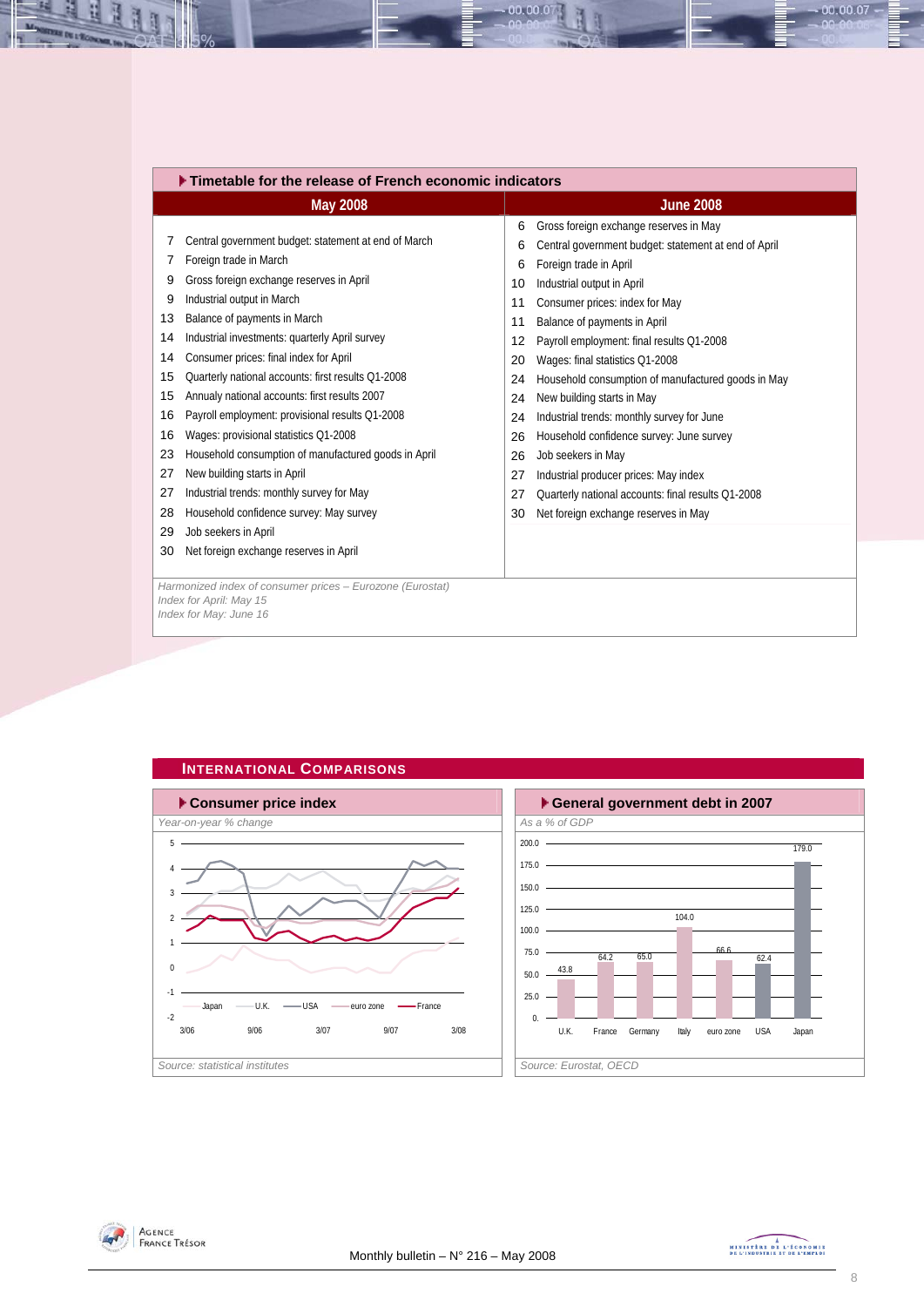#### **FRENCH GOVERNMENT NEGOTIABLE DEBT OUTSTANDING -** *DETTE NEGOCIABLE DE L'ETAT*

 $-00.00.07$ 

#### **OAT au 30 avril 2008** */ fungible Treasury bonds at April 30, 2008*

| <b>CODE ISIN</b><br><b>Euroclear France</b> | Libellé de l'emprunt /<br><b>Bond</b>                                                                                                                                                                                                                                                                | <b>Encours / Outstanding</b> | Coefficient<br>d'indexation /<br>indexation<br>coefficient | Valeur nominale/ démembré<br>face value / stripped |               | <b>CODE ISIN</b><br>Euroclear France | Libellé de l'emprunt /<br><b>Bond</b>    | <b>Encours / Outstanding</b>                     | Coefficient<br>d'indexation<br>indexation<br>coefficient | Valeur nominale/face<br>value | démembré<br>/stripped |
|---------------------------------------------|------------------------------------------------------------------------------------------------------------------------------------------------------------------------------------------------------------------------------------------------------------------------------------------------------|------------------------------|------------------------------------------------------------|----------------------------------------------------|---------------|--------------------------------------|------------------------------------------|--------------------------------------------------|----------------------------------------------------------|-------------------------------|-----------------------|
|                                             | Échéance 2008                                                                                                                                                                                                                                                                                        | 17 784 161 127               |                                                            |                                                    |               | FR0010415331                         | Échéance 2017<br>OAT 3,75% 25 avril 2017 | 51 999 966 770<br>19 990 000 000                 |                                                          |                               | 325 500 000           |
| FR0000570665                                | OAT 8,5% 25 octobre 2008                                                                                                                                                                                                                                                                             | 17 784 161 127               |                                                            |                                                    | 4 182 070 000 | FR00102351761                        | OATi 1% 25 juillet 2017                  | 15 347 966 770 (1)                               | 1,04843                                                  | (14639000000)                 |                       |
|                                             | Échéance 2009                                                                                                                                                                                                                                                                                        | 64 408 265 577               |                                                            |                                                    |               | FR0010517417                         | OAT 4,25% 25 octobre 2017                | 16 662 000 000                                   |                                                          |                               | 76 000 000            |
| FR0000570673V                               | OAT TEC10 25 janvier 2009                                                                                                                                                                                                                                                                            | 9853044498                   |                                                            |                                                    |               |                                      | Échéance 2018                            | 5 765 000 000                                    |                                                          |                               |                       |
| FR0000571432                                | OAT 4% 25 avril 2009                                                                                                                                                                                                                                                                                 | 18 640 258 371               |                                                            |                                                    | 1 327 490 000 | FR0010604983                         | OAT 4% 25 avril 2018                     | 5 765 000 000                                    |                                                          |                               | 28 000 000            |
| FR0000571424 I                              | OATi 3% 25 juillet 2009                                                                                                                                                                                                                                                                              | 16 070 825 670 (1)           | 1,16359                                                    | (13 811 416 109)                                   |               | FR0000189151                         | Échéance 2019<br>OAT 4,25% 25 avril 2019 | 27 924 941 765<br>19 065 000 000                 |                                                          |                               | 205 490 000           |
| FR0000186199                                | OAT 4% 25 octobre 2009                                                                                                                                                                                                                                                                               | 19 844 137 038               |                                                            |                                                    | 693 530 000   | FR0000570921                         | OAT 8.5% 25 octobre 2019                 | 8 844 392 893                                    |                                                          |                               | 3 968 690 000         |
|                                             | Échéance 2010                                                                                                                                                                                                                                                                                        | 31 162 742 970               |                                                            |                                                    |               | FR0000570954 C                       | ETAT 9,82% 31 décembre 2019              | 15 548 872 (2)                                   |                                                          | (6692154)                     |                       |
| FR0000186603                                | OAT 5,5% 25 avril 2010                                                                                                                                                                                                                                                                               | 15 311 719 352               |                                                            |                                                    | 643 420 000   |                                      | Échéance 2020                            | 14 462 077 820                                   |                                                          |                               |                       |
| FR0000187023                                | OAT 5,5% 25 octobre 2010                                                                                                                                                                                                                                                                             | 15 851 023 618               |                                                            |                                                    | 1 235 780 000 | FR0010050559                         | OAT€i 2,25% 25 juillet 2020              | 14 462 077 820 (1)                               | 1,10347                                                  | (13 106 000 000)              |                       |
|                                             | Échéance 2011                                                                                                                                                                                                                                                                                        | 48 823 948 382               |                                                            |                                                    |               |                                      | Échéance 2021                            | 19 857 000 000                                   |                                                          |                               |                       |
| FR0000570731                                | OAT 6.5% 25 avril 2011                                                                                                                                                                                                                                                                               | 19 572 445 710               |                                                            |                                                    | 972 130 000   | FR0010192997                         | OAT 3,75% 25 avril 2021                  | 19 857 000 000                                   |                                                          |                               | 480 540 000           |
| FR00100943751                               | OATi 1,6% 25 juillet 2011                                                                                                                                                                                                                                                                            | 15 196 616 340 (1)           | 1.08687                                                    | (13 982 000 000)                                   |               | FR0000571044                         | Échéance 2022<br>OAT 8,25% 25 avril 2022 | 1 243 939 990<br>1 243 939 990                   |                                                          |                               | 876 950 000           |
| FR0000187874                                | OAT 5% 25 octobre 2011                                                                                                                                                                                                                                                                               | 14 054 886 332               |                                                            |                                                    | 310 940 000   |                                      | Échéance 2023                            | 22 022 305 903                                   |                                                          |                               |                       |
|                                             | Échéance 2012                                                                                                                                                                                                                                                                                        | 58 736 149 163               |                                                            |                                                    |               | FR0000571085                         | OAT 8,5% 25 avril 2023                   | 10 606 195 903                                   |                                                          |                               | 7122440000            |
| FR0000188328                                | OAT 5% 25 avril 2012                                                                                                                                                                                                                                                                                 | 17 169 110 580               |                                                            |                                                    | 917 050 000   | FR0010585901 I                       | OATi 2,1% 25 juillet 2023                | 3 049 110 000 (1)                                | 1,01637                                                  | (3000000000)                  |                       |
| FR0000188013 I                              | OAT€i 3% 25 juillet 2012                                                                                                                                                                                                                                                                             | 16 527 218 320 (1)           | 1,14028                                                    | (14494000000)                                      |               | FR0010466938                         | OAT 4,25% 25 octobre 2023                | 8 367 000 000                                    |                                                          |                               | 265 000 000           |
| FR0000188690                                | OAT 4.75% 25 octobre 2012                                                                                                                                                                                                                                                                            | 19 554 122 924               |                                                            |                                                    | 878 000 000   |                                      | Échéance 2025                            | 9 671 928 118                                    |                                                          |                               |                       |
| FR0000570780                                | OAT 8,5% 26 décembre 2012                                                                                                                                                                                                                                                                            | 5 485 697 339                |                                                            |                                                    |               | FR0000571150                         | OAT 6% 25 octobre 2025                   | 9 671 928 118                                    |                                                          |                               | 3 248 400 000         |
|                                             | Échéance 2013                                                                                                                                                                                                                                                                                        | 53 459 236 653               |                                                            |                                                    |               |                                      | Échéance 2028                            | 15 303 907                                       |                                                          |                               |                       |
| FR0000188989                                | OAT 4% 25 avril 2013                                                                                                                                                                                                                                                                                 | 19 137 183 879               |                                                            |                                                    | 180 450 000   | FR0000571226 C                       | OAT zéro coupon 28 mars 2028             | 15 303 907 (3)                                   |                                                          | (46232603)                    |                       |
| FR00001889551                               | OATi 2,5% 25 juillet 2013                                                                                                                                                                                                                                                                            | 16 725 295 095 (1)           | 1,10428                                                    | (15145882471)                                      |               | FR0000571218                         | Échéance 2029<br>OAT 5,5% 25 avril 2029  | 23 499 277 285<br>15 500 880 458                 |                                                          |                               | 2 462 670 000         |
| FR0010011130                                | OAT 4% 25 octobre 2013                                                                                                                                                                                                                                                                               | 17 596 757 679               |                                                            |                                                    | 236 820 000   | FR00001864131                        | OATi 3,4% 25 juillet 2029                | 7 998 396 827 (1)                                | 1,15866                                                  | (6 903 144 000)               |                       |
|                                             | Échéance 2014                                                                                                                                                                                                                                                                                        | 32 145 724 224               |                                                            |                                                    |               |                                      | Échéance 2032                            | 28 508 551 560                                   |                                                          |                               |                       |
| FR0010061242                                | OAT 4% 25 avril 2014                                                                                                                                                                                                                                                                                 | 18 039 752 234               |                                                            |                                                    | 266 380 000   | FR0000188799                         | OAT€i 3,15% 25 juillet 2032              | 9 770 551 560 (1)                                | 1,11804                                                  | (8739 000 000)                |                       |
| FR0010112052                                | OAT 4% 25 octobre 2014                                                                                                                                                                                                                                                                               | 14 105 971 990               |                                                            |                                                    | 156 550 000   | FR0000187635                         | OAT 5,75% 25 octobre 2032                | 18 738 000 000                                   |                                                          |                               | 6 340 650 000         |
|                                             | Échéance 2015                                                                                                                                                                                                                                                                                        | 49 352 858 293               |                                                            |                                                    |               |                                      | Échéance 2035                            | 15 614 000 000                                   |                                                          |                               |                       |
| FR0010163543                                | OAT 3,5% 25 avril 2015                                                                                                                                                                                                                                                                               | 18 055 313 893               |                                                            |                                                    | 128 650 000   | FR0010070060                         | OAT 4,75% 25 avril 2035                  | 15 614 000 000                                   |                                                          |                               | 2 965 520 000         |
| FR00101355251                               | OATEI 1,6% 25 juillet 2015                                                                                                                                                                                                                                                                           | 11 232 544 400 (1)           | 1,08130                                                    | (10 388 000 000)                                   |               | FR0010371401                         | Échéance 2038<br>OAT 4% 25 octobre 2038  | 11 408 000 000<br>11 408 000 000                 |                                                          |                               | 2060 850 000          |
| FR0010216481                                | OAT 3% 25 octobre 2015                                                                                                                                                                                                                                                                               | 20 065 000 000               |                                                            |                                                    | 218 340 000   |                                      | Échéance 2040                            | 5 003 273 460                                    |                                                          |                               |                       |
|                                             | Échéance 2016                                                                                                                                                                                                                                                                                        | 42 483 000 000               |                                                            |                                                    |               | FR00104473671                        | OAT€i 1,8% 25 juillet 2040               | 5 003 273 460                                    | 1,03566                                                  | (4 831 000 000)               |                       |
| FR0010288357                                | OAT 3,25% 25 avril 2016                                                                                                                                                                                                                                                                              | 20 461 000 000               |                                                            |                                                    | 30 950 000    | FR0010171975                         | Echéance 2055<br>OAT 4% 25 avril 2055    | 14 926 000 000<br>14 926 000 000                 |                                                          |                               | 2 436 290 000         |
| FR0000187361                                | OAT 5% 25 octobre 2016                                                                                                                                                                                                                                                                               | 22 022 000 000               |                                                            |                                                    | 1 172 480 000 |                                      |                                          |                                                  |                                                          |                               |                       |
|                                             |                                                                                                                                                                                                                                                                                                      |                              |                                                            |                                                    |               |                                      |                                          | <b>Total OAT / total fungible Treasury bonds</b> |                                                          |                               | 650 277 652 967       |
|                                             | (1) Encours OAT indexées = valeur nominale x coefficient d'indexation / indexed bonds outstanding = face value x indexation coefficient<br>(2) y compris intérêts capitalisés au 31/12/2007 / including coupons capitalized at 12/31/2007 ; non offerte à la souscription / not open to subscription |                              |                                                            |                                                    |               |                                      |                                          | Encours démembré /stripped outstanding           |                                                          |                               | 46 414 020 000        |
|                                             | (3) valeur actualisée au 31/03/2008 / actualized value at 03/31/2008 ; non offerte à la souscription / not open to subscription                                                                                                                                                                      |                              |                                                            |                                                    |               |                                      |                                          | En % des lignes démembrables                     |                                                          |                               |                       |
|                                             | OATi : OAT indexée sur l'indice français des prix à la consommation (hors tabac) / OAT indexed on the French consumer price index (excluding tobacco)                                                                                                                                                |                              |                                                            |                                                    |               |                                      | As a % of strippable bonds               |                                                  |                                                          |                               | 7.31 %                |
| consumer price (excluding tobacco)          | OAT€i : OAT indexée sur l'indice des prix à la consommation harmonisé de la zone euro (hors tabac) / OAT indexed on the eurozone harmonized index of                                                                                                                                                 |                              |                                                            |                                                    |               |                                      | Durée de vie moyenne                     |                                                  |                                                          |                               | 9 ans et 296 jours    |

TEC 10 : taux de l'échéance constante à 10 ans / yield of 10-year constant maturity Treasury **Average maturity Average maturity 9 years and 296days** 

<span id="page-8-0"></span>



 $00007$ 

 $00.00$